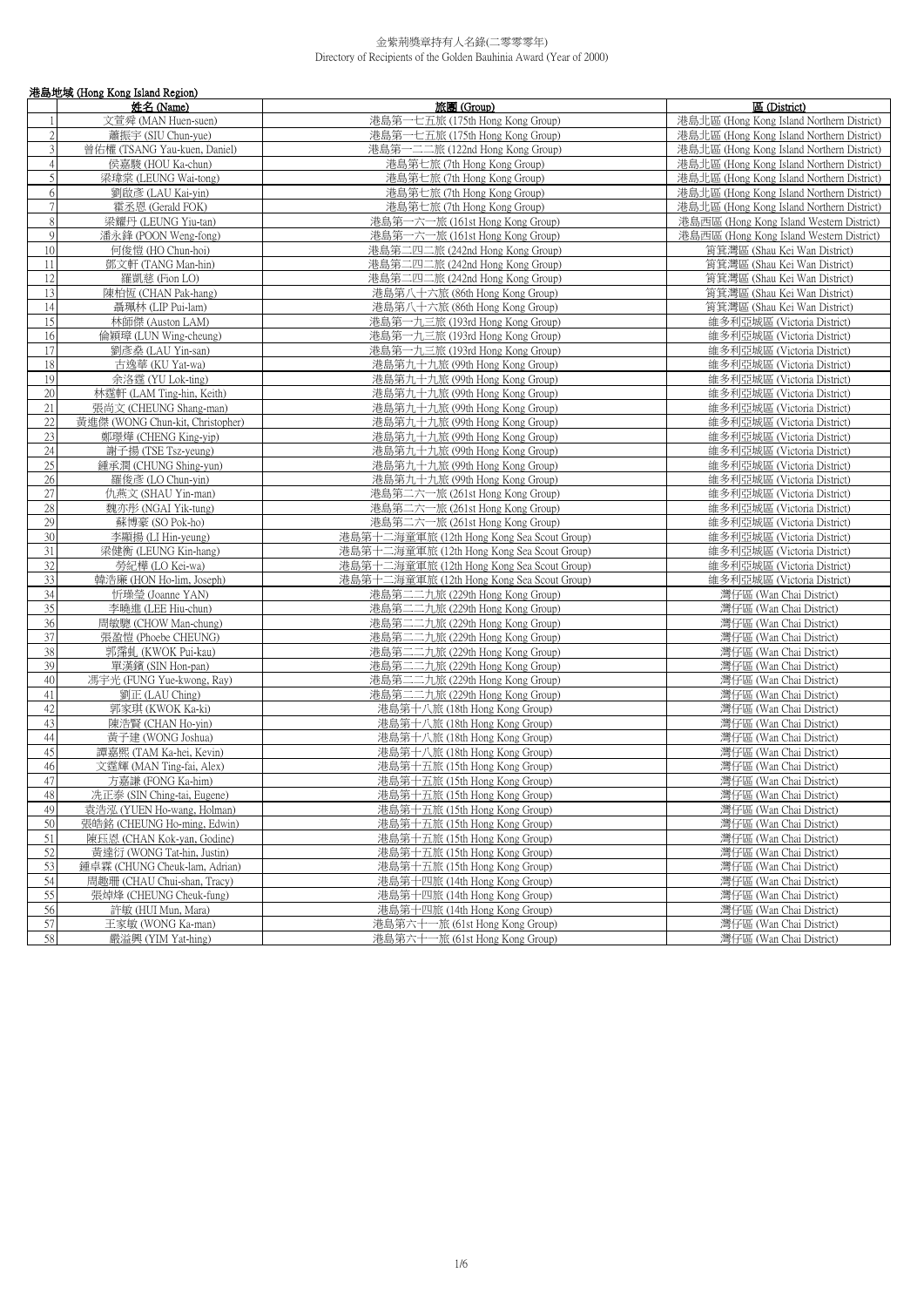|     | 九龍地域 (Kowloon Region)      |                                                              |                                    |
|-----|----------------------------|--------------------------------------------------------------|------------------------------------|
|     | 姓名 (Name)                  | 旅團 (Group)                                                   | 區 (District)                       |
| 59  | 吳朝輝 (NG Chiu-fai)          | 九龍第一六一旅 (161st Kowloon Group)                                | 九龍城區 (Kowloon City District)       |
| 60  | 李浩源 (LI Ho-yuen)           | 九龍第一六一旅 (161st Kowloon Group)                                | 九龍城區 (Kowloon City District)       |
| 61  | 李源峰 (LI Yuen-fung)         | 九龍第一六一旅 (161st Kowloon Group)                                | 九龍城區 (Kowloon City District)       |
| 62  | 馬榮忠 (MA Wing-chung)        | 九龍第一六一旅 (161st Kowloon Group)                                | 九龍城區 (Kowloon City District)       |
| 63  | 張世源 (CHEUNG Sai-yuen)      | 九龍第一六一旅 (161st Kowloon Group)                                | 九龍城區 (Kowloon City District)       |
| 64  | 陳慧瑩 (CHAN Wai-ying)        | 九龍第一六一旅 (161st Kowloon Group)                                | 九龍城區 (Kowloon City District)       |
| 65  | 劉智勇 (LAU Chi-yung)         | 九龍第一六一旅 (161st Kowloon Group)                                | 九龍城區 (Kowloon City District)       |
| 66  | 盧丹彤 (LO Tan-tung)          | 九龍第一六一旅 (161st Kowloon Group)                                | 九龍城區 (Kowloon City District)       |
| 67  | 謝皓 (TSE Howe)              | 九龍第一六一旅 (161st Kowloon Group)                                | 九龍城區 (Kowloon City District)       |
| 68  | 鄘灝欣 (KONG Ho-van)          | 九龍第一六一旅 (161st Kowloon Group)                                | 九龍城區 (Kowloon City District)       |
| 69  | 江家駿 (KONG Kai-chun)        | 九龍第五十一旅 (51st Kowloon Group)                                 | 九龍城區 (Kowloon City District)       |
| 70  | 袁晟峯 (YUEN Sing-fung)       | 九龍第五十一旅 (51st Kowloon Group)                                 | 九龍城區 (Kowloon City District)       |
| 71  | 毛煒鎬 (MO Wai-ho)            | 九龍第二〇五旅 (205th Kowloon Group)                                | 何文田區 (Ho Man Tin District)         |
| 72  | 孫秉瑜 (SUEN Ping-yu)         | 九龍第二〇五旅 (205th Kowloon Group)                                | 何文田區 (Ho Man Tin District)         |
| 73  | 袁得軒 (YUEN Tak-hin)         | 九龍第二〇五旅 (205th Kowloon Group)                                | 何文田區 (Ho Man Tin District)         |
| 74  | 劉碧霞 (LAU Pik-ha)           | 九龍第二〇五旅 (205th Kowloon Group)                                | 何文田區 (Ho Man Tin District)         |
| 75  | 鍾一明 (CHUNG Yat-ming)       | 九龍第二〇五旅 (205th Kowloon Group)                                | 何文田區 (Ho Man Tin District)         |
| 76  | 朱秀儀 (CHU Sau-yee)          | 九龍第一三六旅 (136th Kowloon Group)                                | 旺角區 (Mong Kok District)            |
| 77  | 吳朗廷 (NG Long-ting)         | 九龍第一三六旅 (136th Kowloon Group)                                | 旺角區 (Mong Kok District)            |
| 78  | 李彥漁 (LI Yin-yu)            | 九龍第一三六旅 (136th Kowloon Group)                                | 旺角區 (Mong Kok District)            |
| 79  | 李紫怡 (LEE Tsz-yi)           | 九龍第一三六旅 (136th Kowloon Group)                                | 旺角區 (Mong Kok District)            |
| 80  | 柳煒君 (LAU Wai-kwan)         | 九龍第一三六旅 (136th Kowloon Group)                                | 旺角區 (Mong Kok District)            |
| 81  | 梁家強 (LEUNG Ka-keung)       | 九龍第一三六旅 (136th Kowloon Group)                                | 旺角區 (Mong Kok District)            |
| 82  | 陳天欣 (CHAN Tin-yan)         | 九龍第一三六旅 (136th Kowloon Group)                                | 旺角區 (Mong Kok District)            |
| 83  | 麥銘羲 (MAK Ming-hei)         | 九龍第一三六旅 (136th Kowloon Group)                                | 旺角區 (Mong Kok District)            |
| 84  | 鄧景鴻 (TANG King-hung)       | 九龍第一三六旅 (136th Kowloon Group)                                | 旺角區 (Mong Kok District)            |
| 85  | 黎乙江 (LAI Yuet-kong)        | 九龍第一三六旅 (136th Kowloon Group)                                | 旺角區 (Mong Kok District)            |
| 86  | 盧志璁 (LOO Chi-chung)        | 九龍第一三六旅 (136th Kowloon Group)                                | 旺角區 (Mong Kok District)            |
| 87  | 梁騫文 (Haymane LEUNG)        | 九龍第十旅 (10th Kowloon Group)                                   | 旺角區 (Mong Kok District)            |
| 88  | 湯慧翎 (TONG Wai-ling)        | 九龍第十旅 (10th Kowloon Group)                                   | 旺角區 (Mong Kok District)            |
| 89  | 黃柏陶 (WONG Pak-to)          | 九龍第十旅 (10th Kowloon Group)                                   | 旺角區 (Mong Kok District)            |
| 90  | 黃展聰 (WONG Chin-chung)      | 九龍第十旅 (10th Kowloon Group)                                   | 旺角區 (Mong Kok District)            |
| 91  | 梁國健 (LEUNG Kwok-kin)       | 九龍第二十一旅 (21st Kowloon Group)                                 | 油尖區 (Yau Tsim District)            |
| 92  | 鍾佩甄 (CHUNG Pui-yan)        | 九龍第二十一旅 (21st Kowloon Group)                                 | 油尖區 (Yau Tsim District)            |
| 93  | 嚴德貞 (YIM Tak-ching)        | 九龍第二十一旅 (21st Kowloon Group)                                 | 油尖區 (Yau Tsim District)            |
| 94  | 李家亮 (LI Ka-leung)          | 九龍第二五五旅 (255th Kowloon Group)                                | 深水埗西區 (Sham Shui Po West District) |
| 95  | 胡智聰 (WU Chi-chung)         | 九龍第二五五旅 (255th Kowloon Group)                                | 深水埗西區 (Sham Shui Po West District) |
| 96  | 陳蔚蔚 (CHAN Wai-wai)         | 九龍第二五五旅 (255th Kowloon Group)                                | 深水埗西區 (Sham Shui Po West District) |
| 97  | 劉鎮東 (LAU Chun-tung)        | 九龍第二五五旅 (255th Kowloon Group)                                | 深水埗西區 (Sham Shui Po West District) |
| 98  | 鄭志軒 (CHENG Chi-hin)        | 九龍第二五五旅 (255th Kowloon Group)                                | 深水埗西區 (Sham Shui Po West District) |
| 99  | 簡可欣 (KAN Ho-yan)           | 九龍第二五五旅 (255th Kowloon Group)                                | 深水埗西區 (Sham Shui Po West District) |
| 100 | 周世榮 (CHOW Sai-wing)        | 九龍第五十四旅 (54th Kowloon Group)                                 | 深水埗西區 (Sham Shui Po West District) |
| 101 | 周芷鈴 (CHOW Tsz-ling)        | 九龍第五十四旅 (54th Kowloon Group)                                 | 深水埗西區 (Sham Shui Po West District) |
| 102 |                            |                                                              | 深水埗西區 (Sham Shui Po West District) |
|     | 姚惠怡 (YIU Wai-yi)           | 九龍第五十四旅 (54th Kowloon Group)<br>九龍第五十四旅 (54th Kowloon Group) |                                    |
| 103 | 夏顥瑜 (HA Ho-yu)             | 九龍第五十四旅 (54th Kowloon Group)                                 | 深水埗西區 (Sham Shui Po West District) |
| 104 | 梁家豪 (LEUNG Ka-ho)          |                                                              | 深水埗西區 (Sham Shui Po West District) |
| 105 | 陳竹亮 (CHAN Chuk-leong)      | 九龍第五十四旅 (54th Kowloon Group)                                 | 深水埗西區 (Sham Shui Po West District) |
| 106 | 楊芷穎 (YEUNG Tsz-wing)       | 九龍第五十四旅 (54th Kowloon Group)                                 | 深水埗西區 (Sham Shui Po West District) |
| 107 | 余庭豐 (YU Ting-fung)         | 九龍第一五一旅 (151st Kowloon Group)                                | 深水埗東區 (Sham Shui Po East District) |
| 108 | 胡諾恩 (WU Lok-yan)           | 九龍第一五一旅 (151st Kowloon Group)                                | 深水埗東區 (Sham Shui Po East District) |
| 109 | 郭啟進 (KWOK Kai-chun, Sunny) | 九龍第一五一旅 (151st Kowloon Group)                                | 深水埗東區 (Sham Shui Po East District) |
| 110 | 陳可兒 (CHAN Ho-yi)           | 九龍第一五一旅 (151st Kowloon Group)                                | 深水埗東區 (Sham Shui Po East District) |
| 111 | 何詠儀 (HO Wing-yee)          | 九龍第六十二旅 (62nd Kowloon Group)                                 | 深水埗東區 (Sham Shui Po East District) |
| 112 | 吳兆敏 (NG Siu-man)           | 九龍第六十二旅 (62nd Kowloon Group)                                 | 深水埗東區 (Sham Shui Po East District) |
| 113 | 吳家豪 (NG Ka-ho)             | 九龍第六十二旅 (62nd Kowloon Group)                                 | 深水埗東區 (Sham Shui Po East District) |
| 114 | 謝子陽 (TSZ Tze-yang)         | 九龍第六十二旅 (62nd Kowloon Group)                                 | 深水埗東區 (Sham Shui Po East District) |
| 115 | 謝兆麟 (TSE Siu-lun, Joseph)  | 九龍第六十二旅 (62nd Kowloon Group)                                 | 深水埗東區 (Sham Shui Po East District) |
| 116 | 顏詠豪 (NGAN Wing-ho)         | 九龍第六十二旅 (62nd Kowloon Group)                                 | 深水埗東區 (Sham Shui Po East District) |
| 117 | 王瑞龍 (WONG Sui-lung)        | 九龍第四十八旅 (48th Kowloon Group)                                 | 深水埗東區 (Sham Shui Po East District) |
| 118 | 吳栢龍 (NG Pak-lung)          | 九龍第四十八旅 (48th Kowloon Group)                                 | 深水埗東區 (Sham Shui Po East District) |
| 119 | 梁志輝 (LUANG Chi-fai)        | 九龍第四十八旅 (48th Kowloon Group)                                 | 深水埗東區 (Sham Shui Po East District) |
| 120 | 葉沛康 (YIP Pui-hong)         | 九龍第四十八旅 (48th Kowloon Group)                                 | 深水埗東區 (Sham Shui Po East District) |
| 121 | 黎溢釗 (LAI Yat-chiu)         | 九龍第四十八旅 (48th Kowloon Group)                                 | 深水埗東區 (Sham Shui Po East District) |
| 122 | 羅家龍 (LAW Ka-lung)          | 九龍第四十八旅 (48th Kowloon Group)                                 | 深水埗東區 (Sham Shui Po East District) |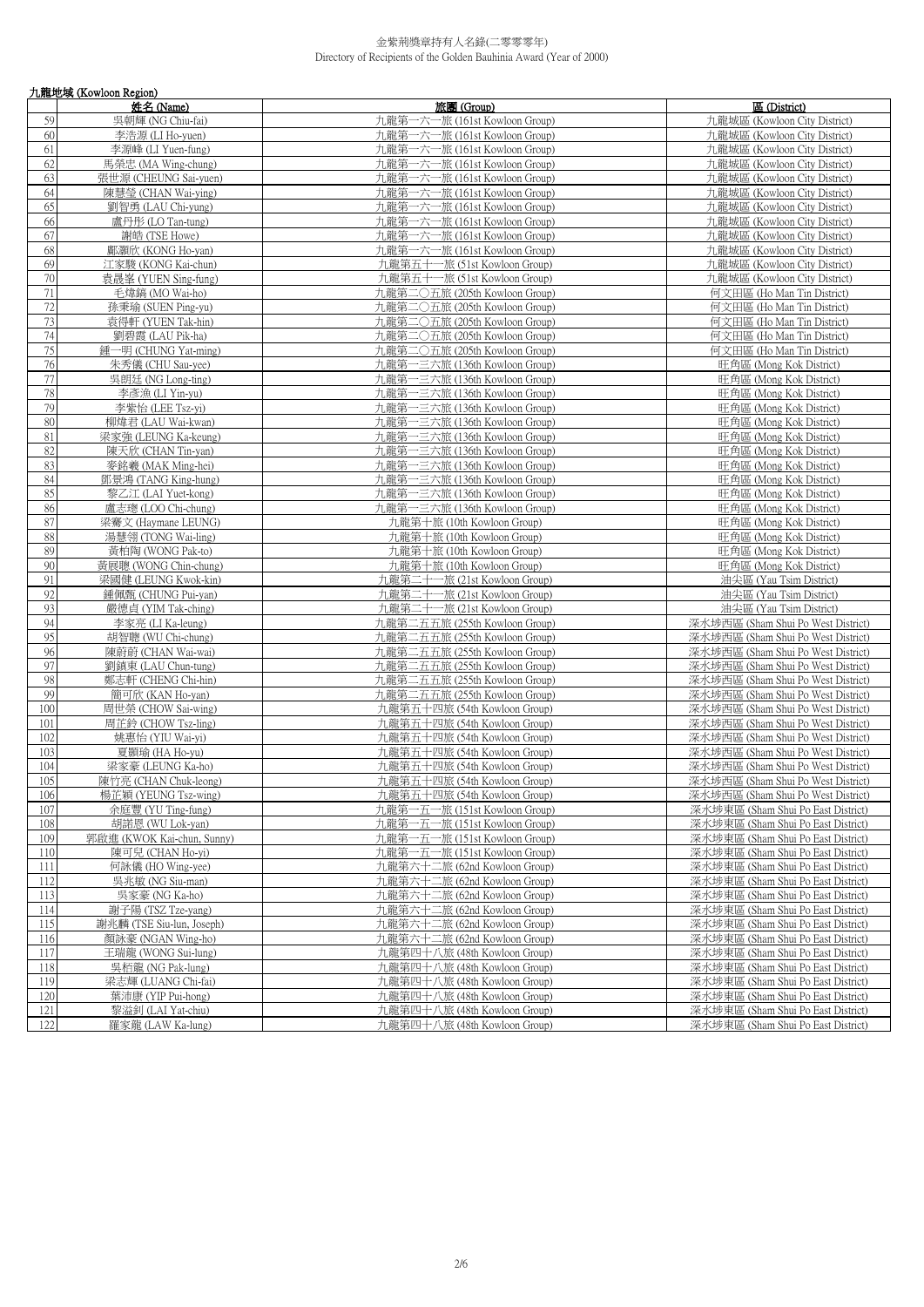|            | 東九龍地域 (Kowloon East Region)                   |                                                                            |                                                              |
|------------|-----------------------------------------------|----------------------------------------------------------------------------|--------------------------------------------------------------|
|            | 姓名 (Name)                                     | 旅團 (Group)                                                                 | 區 (District)                                                 |
| 123<br>124 | 何家偉 (HO Ka-wai)                               | 東九龍第一三一旅 (131st East Kowloon Group)<br>東九龍第一三一旅 (131st East Kowloon Group) | 九龍灣區 (Kowloon Bay District)<br>九龍灣區 (Kowloon Bay District)   |
| 125        | 李偉豪 (LEE Wai-ho)<br>曾暐霖 (TSANG Wai-lam)       | 東九龍第一三一旅 (131st East Kowloon Group)                                        | 九龍灣區 (Kowloon Bay District)                                  |
| 126        | 余嘉瑋 (YU Ka-wai)                               | 東九龍第一三八旅 (138th East Kowloon Group)                                        | 九龍灣區 (Kowloon Bay District)                                  |
| 127        | 李慧祺 (LI Wai-ki)                               | 東九龍第一三八旅 (138th East Kowloon Group)                                        | 九龍灣區 (Kowloon Bay District)                                  |
| 128        | 陳芷欣 (CHAN Tsz-yan)                            | 東九龍第一三八旅 (138th East Kowloon Group)                                        | 九龍灣區 (Kowloon Bay District)                                  |
| 129        | 陳軍兆 (CHAN Nico Las)                           | 東九龍第一三八旅 (138th East Kowloon Group)                                        | 九龍灣區 (Kowloon Bay District)                                  |
| 130        | 曾定邦 (TSANG Ting-pong)                         | 東九龍第一三八旅 (138th East Kowloon Group)                                        | 九龍灣區 (Kowloon Bay District)                                  |
| 131        | 吳奕熹 (NG Yik-hei)                              | 東九龍第二八二旅 (282nd East Kowloon Group)                                        | 九龍灣區 (Kowloon Bay District)                                  |
| 132        | 張俊賢 (CHEUNG Chun-yin)                         | 東九龍第二八二旅 (282nd East Kowloon Group)                                        | 九龍灣區 (Kowloon Bay District)                                  |
| 133        | 葉衍麟 (YIP Hin-lun)                             | 東九龍第二八二旅 (282nd East Kowloon Group)                                        | 九龍灣區 (Kowloon Bay District)                                  |
| 134        | 張觀宋 (CHEUNG Kwun-sung)                        | 東九龍第二八一旅 (281st East Kowloon Group)                                        | 西貢區 (Sai Kung District)                                      |
| 135        | 郭啟賢 (KWOK Kai-yin)                            | 東九龍第二八一旅 (281st East Kowloon Group)                                        | 西貢區 (Sai Kung District)                                      |
| 136<br>137 | 廖錦龍 (LIU Kam-lung)                            | 東九龍第二八一旅 (281st East Kowloon Group)<br>東九龍第二一二旅 (212th East Kowloon Group) | 西貢區 (Sai Kung District)                                      |
| 138        | 李嘉淇 (LI Ka-ki)<br>李寶瑤 (LI Po-viu)             | 東九龍第二一二旅 (212th East Kowloon Group)                                        | 秀茂坪區 (Sau Mau Ping District)<br>秀茂坪區 (Sau Mau Ping District) |
| 139        | 陳力恆 (CHAN Lik-hang)                           | 東九龍第二一二旅 (212th East Kowloon Group)                                        | 秀茂坪區 (Sau Mau Ping District)                                 |
| 140        | 陳安蓓 (CHAN On-pui)                             | 東九龍第二一二旅 (212th East Kowloon Group)                                        | 秀茂坪區 (Sau Mau Ping District)                                 |
| 141        | 張茜汶 (CHEUNG Sherman)                          | 東九龍第五十五旅 (55th East Kowloon Group)                                         | 將軍澳區 (Tseung Kwan O District)                                |
| 142        | 曾祖兒 (TSANG Jo-yee)                            | 東九龍第五十五旅 (55th East Kowloon Group)                                         | 將軍澳區 (Tseung Kwan O District)                                |
| 143        | 歐亦修 (AU Yik-sau)                              | 東九龍第五十五旅 (55th East Kowloon Group)                                         | 將軍澳區 (Tseung Kwan O District)                                |
| 144        | 盧漢楠 (LO Hon-nam)                              | 東九龍第五十五旅 (55th East Kowloon Group)                                         | 將軍澳區 (Tseung Kwan O District)                                |
| 145        | 梁芷欣 (LEUNG Tsz-yan, Vincy)                    | 東九龍第五旅 (5th East Kowloon Group)                                            | 將軍澳區 (Tseung Kwan O District)                                |
| 146        | 劉曉雯 (LAU Hiu-man)                             | 東九龍第五旅 (5th East Kowloon Group)                                            | 將軍澳區 (Tseung Kwan O District)                                |
| 147        | 劉曦零 (LAU Hei-man)                             | 東九龍第五旅 (5th East Kowloon Group)                                            | 將軍澳區 (Tseung Kwan O District)                                |
| 148        | 羅敏希 (LO Man-hei)                              | 東九龍第五旅 (5th East Kowloon Group)                                            | 將軍澳區 (Tseung Kwan O District)                                |
| 149<br>150 | 王景途 (WONG King-to)<br>江志培 (KONG Chi-pui)      | 東九龍第二十旅 (20th East Kowloon Group)<br>東九龍第二十旅 (20th East Kowloon Group)     | 黃大仙區 (Wong Tai Sin District)<br>黃大仙區 (Wong Tai Sin District) |
| 151        | 吳梓鋒 (NG Tsz-fung)                             | 東九龍第二十旅 (20th East Kowloon Group)                                          | 黃大仙區 (Wong Tai Sin District)                                 |
| 152        | 梁浩文 (LEUNG Ho-man)                            | 東九龍第二十旅 (20th East Kowloon Group)                                          | 黃大仙區 (Wong Tai Sin District)                                 |
| 153        | 李健恩 (LI Kin-yan)                              | 東九龍第六十七旅 (67th East Kowloon Group)                                         | 黃大仙區 (Wong Tai Sin District)                                 |
| 154        | 李懿憪 (LEE Yee-han)                             | 東九龍第六十七旅 (67th East Kowloon Group)                                         | 黃大仙區 (Wong Tai Sin District)                                 |
| 155        | 杜芷慧 (TAO Tsz-wai)                             | 東九龍第六十七旅 (67th East Kowloon Group)                                         | 黃大仙區 (Wong Tai Sin District)                                 |
| 156        | 陳敏鈴 (CHAN Man-ling)                           | 東九龍第六十七旅 (67th East Kowloon Group)                                         | 黃大仙區 (Wong Tai Sin District)                                 |
| 157        | 陳凱濠 (CHAN Hoi-ho)                             | 東九龍第六十七旅 (67th East Kowloon Group)                                         | 黃大仙區 (Wong Tai Sin District)                                 |
| 158        | 黃敏櫻 (WONG Man-ying)                           | 東九龍第六十七旅 (67th East Kowloon Group)                                         | 黃大仙區 (Wong Tai Sin District)                                 |
| 159<br>160 | 黃肇沛 (WONG Siu-pui)                            | 東九龍第六十七旅 (67th East Kowloon Group)<br>東九龍第六十七旅 (67th East Kowloon Group)   | 黃大仙區 (Wong Tai Sin District)<br>黃大仙區 (Wong Tai Sin District) |
| 161        | 葉國鋒 (YIP Kwok-fung)<br>劉子瑋 (LAU Chi-wai)      | 東九龍第六十七旅 (67th East Kowloon Group)                                         | 黃大仙區 (Wong Tai Sin District)                                 |
| 162        | 吳浩賢 (NG Ho-yin)                               | 東九龍第九十八旅 (98th East Kowloon Group)                                         | 慈雲山區 (Tsz Wan Shan District)                                 |
| 163        | 周志恆 (CHOW Chi-hang)                           | 東九龍第九十八旅 (98th East Kowloon Group)                                         | 慈雲山區 (Tsz Wan Shan District)                                 |
| 164        | 胡欣正 (WU Yan-ching)                            | 東九龍第九十八旅 (98th East Kowloon Group)                                         | 慈雲山區 (Tsz Wan Shan District)                                 |
| 165        | 廖煒淦 (LIU Wai-kam)                             | 東九龍第九十八旅 (98th East Kowloon Group)                                         | 慈雲山區 (Tsz Wan Shan District)                                 |
| 166        | 趙嘉雄 (CHIU Ka-hung)                            | 東九龍第九十八旅 (98th East Kowloon Group)                                         | 慈雲山區 (Tsz Wan Shan District)                                 |
| 167        | 馬政熙 (MA Ching-hei)                            | 東九龍第一九五旅 (195th East Kowloon Group)                                        | 鯉魚門區 (Lei Yue Mun District)                                  |
| 168        | 馬清河 (MA Ching-ho)                             | 東九龍第一九五旅 (195th East Kowloon Group)                                        | 鲤魚門區 (Lei Yue Mun District)                                  |
| 169        | 羅銘基 (LAW Ming-kei)                            | 東九龍第一九五旅 (195th East Kowloon Group)                                        | 鯉魚門區 (Lei Yue Mun District)                                  |
| 170<br>171 | 何思駿 (HO Sze-chun)<br>吳卓怡 (NG Cheuk-yi)        | 東九龍第十旅 (10th East Kowloon Group)<br>東九龍第十旅 (10th East Kowloon Group)       | 鯉魚門區 (Lei Yue Mun District)<br>鯉魚門區 (Lei Yue Mun District)   |
| 172        | 呂綺婷 (LUI Yee-ting)                            | 東九龍第十旅 (10th East Kowloon Group)                                           | 鯉魚門區 (Lei Yue Mun District)                                  |
| 173        | 周樂婷 (CHOW Lok-ting)                           | 東九龍第十旅 (10th East Kowloon Group)                                           | 鯉魚門區 (Lei Yue Mun District)                                  |
| 174        | 林誼泓 (LAM Yi-wang)                             | 東九龍第十旅 (10th East Kowloon Group)                                           | 鯉魚門區 (Lei Yue Mun District)                                  |
| 175        | 馬嘉雯 (MA Ka-man)                               | 東九龍第十旅 (10th East Kowloon Group)                                           | 鯉魚門區 (Lei Yue Mun District)                                  |
| 176        | 張凱琳 (CHEUNG Hoi-lam)                          | 東九龍第十旅 (10th East Kowloon Group)                                           | 鯉魚門區 (Lei Yue Mun District)                                  |
| 177        | 梁定軒 (LEUNG Ting-hin)                          | 東九龍第十旅 (10th East Kowloon Group)                                           | 鯉魚門區 (Lei Yue Mun District)                                  |
| 178        | 許思慧 (HUI Sze-wai)                             | 東九龍第十旅 (10th East Kowloon Group)                                           | 鯉魚門區 (Lei Yue Mun District)                                  |
| 179        | 傅敏婷 (FU Man-ting)                             | 東九龍第十旅 (10th East Kowloon Group)                                           | 鯉魚門區 (Lei Yue Mun District)                                  |
| 180        | 曾朗婷 (TSANG Long-ting)                         | 東九龍第十旅 (10th East Kowloon Group)                                           | 鯉魚門區 (Lei Yue Mun District)                                  |
| 181        | 曾嘉穎 (TSANG Ka-wing)                           | 東九龍第十旅 (10th East Kowloon Group)                                           | 鯉魚門區 (Lei Yue Mun District)                                  |
| 182<br>183 | 趙朗光 (CHIU Long-kwong)<br>鄭偉駿 (CHENG Wai-chun) | 東九龍第十旅 (10th East Kowloon Group)<br>東九龍第十旅 (10th East Kowloon Group)       | 鯉魚門區 (Lei Yue Mun District)<br>鯉魚門區 (Lei Yue Mun District)   |
| 184        | 羅子俊 (LAW Chi-tsun)                            | 東九龍第十旅 (10th East Kowloon Group)                                           | 鯉魚門區 (Lei Yue Mun District)                                  |
| 185        | 羅曉朗 (LAW Hiu-long)                            | 東九龍第十旅 (10th East Kowloon Group)                                           | 鯉魚門區 (Lei Yue Mun District)                                  |
| 186        | 李倩行 (LI Sin-hang)                             | 東九龍第四十旅 (40th East Kowloon Group)                                          | 鯉魚門區 (Lei Yue Mun District)                                  |
| 187        | 陳凱寧 (CHAN Hoi-ning)                           | 東九龍第十五旅 (15th East Kowloon Group)                                          | 觀塘區 (Kwun Tong District)                                     |
| 188        | 歐陽霖 (AU YEUNG Lam)                            | 東九龍第十五旅 (15th East Kowloon Group)                                          | 觀塘區 (Kwun Tong District)                                     |
| 189        | 鍾世軒 (CHUNG Sai-hin)                           | 東九龍第十五旅 (15th East Kowloon Group)                                          | 觀塘區 (Kwun Tong District)                                     |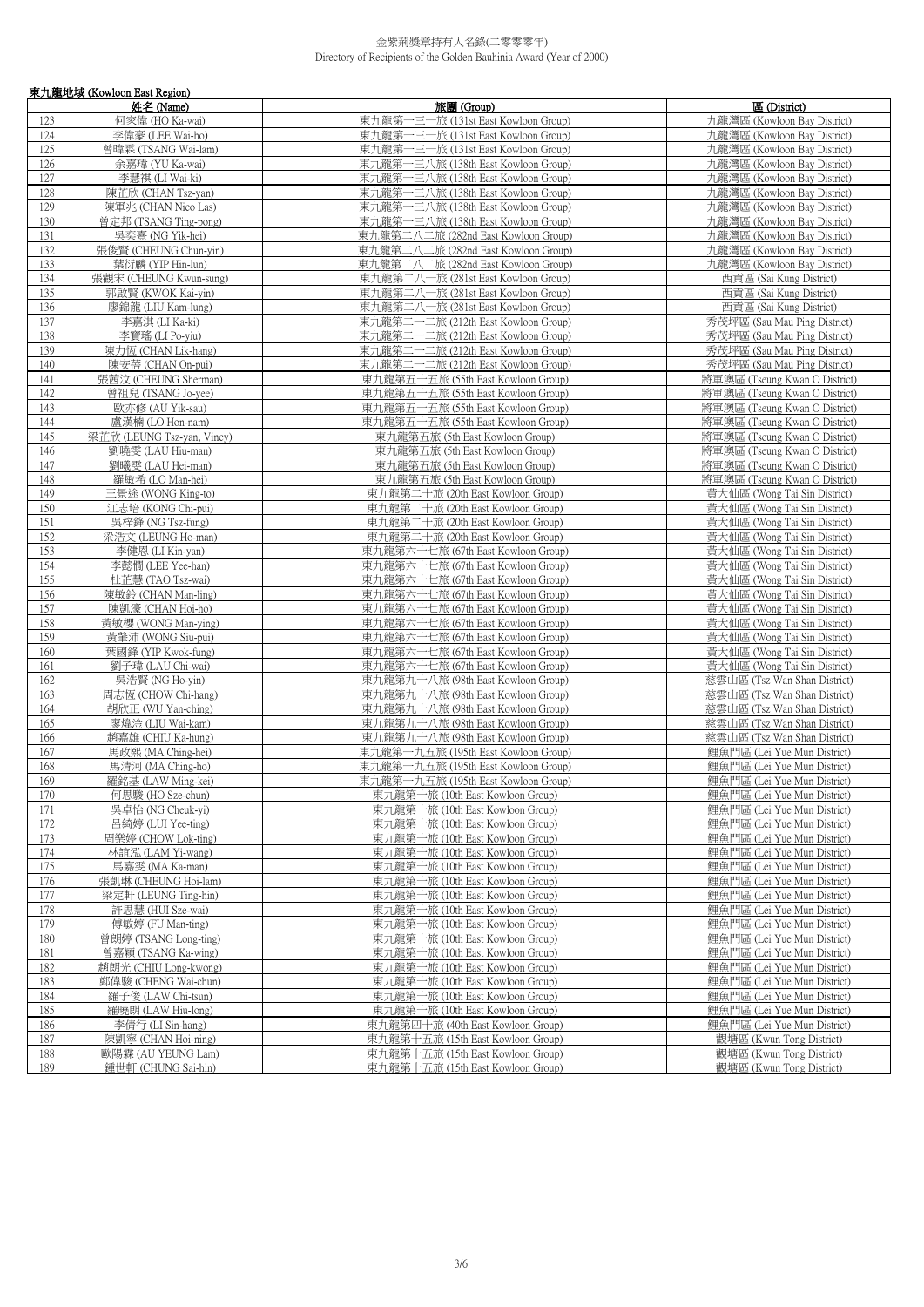|            | 新界地域 (New Territories Region)                    |                                                                              |                                                                  |
|------------|--------------------------------------------------|------------------------------------------------------------------------------|------------------------------------------------------------------|
|            | 姓名 (Name)                                        | 旅團(Group)                                                                    | 區 (District)                                                     |
| 190<br>191 | 李穎兒 (LEE Wing-yee)<br>辛海鈴 (SUN Hoi-ling)         | 元朗西第二十二旅 (22nd Yuen Long West Group)<br>元朗西第二十二旅 (22nd Yuen Long West Group) | 元朗西區 (Yuen Long West District)<br>元朗西區 (Yuen Long West District) |
| 192        | 周婉婷 (CHOW Yuen-ting)                             | 元朗西第二十二旅 (22nd Yuen Long West Group)                                         | 元朗西區 (Yuen Long West District)                                   |
| 193        | 傅淑賢 (FU Shuk-yin)                                | 元朗西第二十二旅 (22nd Yuen Long West Group)                                         | 元朗西區 (Yuen Long West District)                                   |
| 194        | 黃楚穎 (WONG Cho-wing)                              | 元朗西第二十二旅 (22nd Yuen Long West Group)                                         | 元朗西區 (Yuen Long West District)                                   |
| 195        | 尤君豪 (YAU Kwan-ho)                                | 元朗西第二十四旅 (24th Yuen Long West Group)                                         | 元朗西區 (Yuen Long West District)                                   |
| 196<br>197 | 古秋朗 (KU Chow-long)<br>宋涴雯 (SUNG Yuen-man)        | 元朗西第二十四旅 (24th Yuen Long West Group)<br>元朗西第二十四旅 (24th Yuen Long West Group) | 元朗西區 (Yuen Long West District)<br>元朗西區 (Yuen Long West District) |
| 198        | 李迪晉 (LEE Tik-chun)                               | 元朗西第二十四旅 (24th Yuen Long West Group)                                         | 元朗西區 (Yuen Long West District)                                   |
| 199        | 周冲 (CHOW Chung)                                  | 元朗西第二十四旅 (24th Yuen Long West Group)                                         | 元朗西區 (Yuen Long West District)                                   |
| 200        | 馬君浩 (MA Kwan-ho)                                 | 元朗西第二十四旅 (24th Yuen Long West Group)                                         | 元朗西區 (Yuen Long West District)                                   |
| 201        | 張浩然 (CHEUNG Ho-yin)                              | 元朗西第二十四旅 (24th Yuen Long West Group)                                         | 元朗西區 (Yuen Long West District)                                   |
| 202<br>203 | 梁伊婷 (LEUNG Yee-ting)<br>梁浩賢 (LEUNG Ho-yin)       | 元朗西第二十四旅 (24th Yuen Long West Group)<br>元朗西第二十四旅 (24th Yuen Long West Group) | 元朗西區 (Yuen Long West District)<br>元朗西區 (Yuen Long West District) |
| 204        | 許維嘉 (HUI Wai-ka)                                 | 元朗西第二十四旅 (24th Yuen Long West Group)                                         | 元朗西區 (Yuen Long West District)                                   |
| 205        | 陳逸雋 (CHAN Yat-chun)                              | 元朗西第二十四旅 (24th Yuen Long West Group)                                         | 元朗西區 (Yuen Long West District)                                   |
| 206        | 馮良基 (FUNG Leung-kee)                             | 元朗西第二十四旅 (24th Yuen Long West Group)                                         | 元朗西區 (Yuen Long West District)                                   |
| 207        | 黃栢豪 (WONG Pak-ho)                                | 元朗西第二十四旅 (24th Yuen Long West Group)                                         | 元朗西區 (Yuen Long West District)                                   |
| 208<br>209 | 黃詠榆 (WONG Wing-yu)<br>葉峻斌 (IP Tsun-pan)          | 元朗西第二十四旅 (24th Yuen Long West Group)<br>元朗西第二十四旅 (24th Yuen Long West Group) | 元朗西區 (Yuen Long West District)<br>元朗西區 (Yuen Long West District) |
| 210        | 劉貴媚 (LAU Kwai-mei)                               | 元朗西第二十四旅 (24th Yuen Long West Group)                                         | 元朗西區 (Yuen Long West District)                                   |
| 211        | 鄭志恆 (CHENG Chi-hang)                             | 元朗西第二十四旅 (24th Yuen Long West Group)                                         | 元朗西區 (Yuen Long West District)                                   |
| 212        | 賴家俊 (LAI Ka-chun)                                | 元朗西第二十四旅 (24th Yuen Long West Group)                                         | 元朗西區 (Yuen Long West District)                                   |
| 213        | 關菁堯 (KWAN Ching-yiu)                             | 元朗西第二十四旅 (24th Yuen Long West Group)<br>元朗西第二十四旅 (24th Yuen Long West Group) | 元朗西區 (Yuen Long West District)                                   |
| 214<br>215 | 蘇顯華 (SO Hin-wah)<br>葉朗恩 (IP Long-yan)            | 元朗西第八旅 (8th Yuen Long West Group)                                            | 元朗西區 (Yuen Long West District)<br>元朗西區 (Yuen Long West District) |
| 216        | 史嘉寶 (SZE Ka-po)                                  | 元朗西第五十二旅 (52nd Yuen Long West Group)                                         | 元朗西區 (Yuen Long West District)                                   |
| 217        | 李家棋 (LI Ka-ki)                                   | 元朗西第五十二旅 (52nd Yuen Long West Group)                                         | 元朗西區 (Yuen Long West District)                                   |
| 218        | 區兆沛 (AU Siu-pui)                                 | 元朗西第五十二旅 (52nd Yuen Long West Group)                                         | 元朗西區 (Yuen Long West District)                                   |
| 219        | 張柏倫 (CHEUNG Pak-lun)                             | 元朗西第五十二旅 (52nd Yuen Long West Group)                                         | 元朗西區 (Yuen Long West District)                                   |
| 220<br>221 | 許耀輝 (HUI Yiu-fai)<br>陳柏呈 (CHAN Pak-ching)        | 元朗西第五十二旅 (52nd Yuen Long West Group)<br>元朗西第五十二旅 (52nd Yuen Long West Group) | 元朗西區 (Yuen Long West District)<br>元朗西區 (Yuen Long West District) |
| 222        | 葉潤生 (YIP Yun-sang)                               | 元朗西第五十二旅 (52nd Yuen Long West Group)                                         | 元朗西區 (Yuen Long West District)                                   |
| 223        | 鄧家明 (TANG Ka-ming)                               | 元朗西第五十二旅 (52nd Yuen Long West Group)                                         | 元朗西區 (Yuen Long West District)                                   |
| 224        | 簡英傑 (KAN Ying-kit)                               | 元朗西第五十二旅 (52nd Yuen Long West Group)                                         | 元朗西區 (Yuen Long West District)                                   |
| 225<br>226 | 梁兆庭 (LEUNG Siu-ting)<br>顏業勤 (NGAN Yip-kan, Eric) | 元朗西第四十二旅 (42nd Yuen Long West Group)<br>元朗西第四十二旅 (42nd Yuen Long West Group) | 元朗西區 (Yuen Long West District)<br>元朗西區 (Yuen Long West District) |
| 227        | 司徒紹輝 (SZETO Siu-fai)                             | 屯門西第二十一旅 (21st Tuen Mun West Group)                                          | 屯門西區 (Tuen Mun West District)                                    |
| 228        | 吳啟汝 (NG Kai-yu)                                  | 屯門西第二十一旅 (21st Tuen Mun West Group)                                          | 屯門西區 (Tuen Mun West District)                                    |
| 229        | 林啟源 (LAM Kai-yuen)                               | 屯門西第二十一旅 (21st Tuen Mun West Group)                                          | 屯門西區 (Tuen Mun West District)                                    |
| 230        | 胡偉麟 (WU Wai-lun)                                 | 屯門西第二十一旅 (21st Tuen Mun West Group)                                          | 屯門西區 (Tuen Mun West District)                                    |
| 231<br>232 | 張頌平 (CHEUNG Chung-ping)<br>曹啟樂 (TSO Kai-lok)     | 屯門西第二十一旅 (21st Tuen Mun West Group)<br>屯門西第二十一旅 (21st Tuen Mun West Group)   | 屯門西區 (Tuen Mun West District)<br>屯門西區 (Tuen Mun West District)   |
| 233        | 梁嘎保 (LEUNG Ka-po)                                | 屯門西第二十一旅 (21st Tuen Mun West Group)                                          | 屯門西區 (Tuen Mun West District)                                    |
| 234        | 梁曉峰 (LEUNG Hiu-fung)                             | 屯門西第二十一旅 (21st Tuen Mun West Group)                                          | 屯門西區 (Tuen Mun West District)                                    |
| 235        | 陳韻琪 (CHAN Wan-ki)                                | 屯門西第二十一旅 (21st Tuen Mun West Group)                                          | 屯門西區 (Tuen Mun West District)                                    |
| 236        | 馮傑民 (FUNG Kit-man)                               | 屯門西第二十一旅 (21st Tuen Mun West Group)                                          | 屯門西區 (Tuen Mun West District)                                    |
| 237<br>238 | 黃安怡 (WONG On-yi)<br>劉佩華 (LAU Pui-wa)             | 屯門西第二十一旅 (21st Tuen Mun West Group)<br>屯門西第二十一旅 (21st Tuen Mun West Group)   | 屯門西區 (Tuen Mun West District)<br>屯門西區 (Tuen Mun West District)   |
| 239        | 鄧可蓉 (TANG Ho-yung)                               | 屯門西第二十一旅 (21st Tuen Mun West Group)                                          | 屯門西區 (Tuen Mun West District)                                    |
| 240        | 關欣銘 (KWAN Yan-ming)                              | 屯門西第二十一旅 (21st Tuen Mun West Group)                                          | 屯門西區 (Tuen Mun West District)                                    |
| 241        | 丁文俊 (TING Man-chun)                              | 屯門西第四十一旅 (41st Tuen Mun West Group)                                          | 屯門西區 (Tuen Mun West District)                                    |
| 242<br>243 | 周雪瑩 (CHOW Suet-ying)<br>林浩霆 (LAM Ho-ting)        | 屯門西第四十一旅 (41st Tuen Mun West Group)<br>屯門西第四十一旅 (41st Tuen Mun West Group)   | 屯門西區 (Tuen Mun West District)<br>屯門西區 (Tuen Mun West District)   |
| 244        | 唐鎮南 (TONG Chun-nam)                              | 屯門西第四十一旅 (41st Tuen Mun West Group)                                          | 屯門西區 (Tuen Mun West District)                                    |
| 245        | 袁志衡 (YUEN Chi-hang)                              | 屯門西第四十一旅 (41st Tuen Mun West Group)                                          | 屯門西區 (Tuen Mun West District)                                    |
| 246        | 張恩渝 (CHEUNG Yan-yu)                              | 屯門西第四十一旅 (41st Tuen Mun West Group)                                          | 屯門西區 (Tuen Mun West District)                                    |
| 247        | 張淦齡 (CHEUNG Kam-ling)                            | 屯門西第四十一旅 (41st Tuen Mun West Group)<br>屯門西第四十一旅 (41st Tuen Mun West Group)   | 屯門西區 (Tuen Mun West District)<br>屯門西區 (Tuen Mun West District)   |
| 248<br>249 | 楊寶珊 (YEUNG Po-shan)<br>廖泳茵 (LIU Wing-yan)        | 屯門西第四十一旅 (41st Tuen Mun West Group)                                          | 屯門西區 (Tuen Mun West District)                                    |
| 250        | 黎千銘 (LAI Chin-ming)                              | 屯門西第四十一旅 (41st Tuen Mun West Group)                                          | 屯門西區 (Tuen Mun West District)                                    |
| 251        | 吳家欣 (NG Ka-yan)                                  | 屯門西第四十九旅 (49th Tuen Mun West Group)                                          | 屯門西區 (Tuen Mun West District)                                    |
| 252        | 李晴 (LEE Ching)                                   | 屯門西第四十九旅 (49th Tuen Mun West Group)                                          | 屯門西區 (Tuen Mun West District)                                    |
| 253        | 李嘉偉 (LEE Ka-wai)                                 | 屯門西第四十九旅 (49th Tuen Mun West Group)                                          | 屯門西區 (Tuen Mun West District)                                    |
| 254<br>255 | 李麗彤 (LEE Lai-tung)<br>周浩賢 (CHOW Ho-yin)          | 屯門西第四十九旅 (49th Tuen Mun West Group)<br>屯門西第四十九旅 (49th Tuen Mun West Group)   | 屯門西區 (Tuen Mun West District)<br>屯門西區 (Tuen Mun West District)   |
| 256        | 周焯賢 (CHOW Cheuk-yin)                             | 屯門西第四十九旅 (49th Tuen Mun West Group)                                          | 屯門西區 (Tuen Mun West District)                                    |
| 257        | 張泳鈿 (CHEUNG Wing-tin)                            | 屯門西第四十九旅 (49th Tuen Mun West Group)                                          | 屯門西區 (Tuen Mun West District)                                    |
| 258        | 郭敬文 (KWOK King-man)                              | 屯門西第四十九旅 (49th Tuen Mun West Group)                                          | 屯門西區 (Tuen Mun West District)                                    |
| 259        | 陳迪信 (CHAN Tik-shun)                              | 屯門西第四十九旅 (49th Tuen Mun West Group)                                          | 屯門西區 (Tuen Mun West District)                                    |
| 260<br>261 | 傅智豐 (FU Chi-fung)<br>黃海怡 (WONG Hoi-yi)           | 屯門西第四十九旅 (49th Tuen Mun West Group)<br>屯門西第四十九旅 (49th Tuen Mun West Group)   | 屯門西區 (Tuen Mun West District)<br>屯門西區 (Tuen Mun West District)   |
| 262        | 潘振聲 (POON Chun-sing)                             | 屯門西第四十九旅 (49th Tuen Mun West Group)                                          | 屯門西區 (Tuen Mun West District)                                    |
| 263        | 鄧智盈 (TANG Chi-ying)                              | 屯門西第四十九旅 (49th Tuen Mun West Group)                                          | 屯門西區 (Tuen Mun West District)                                    |
| 264        | 譚祖銘 (TAM Cho-ming)                               | 屯門西第四十九旅 (49th Tuen Mun West Group)                                          | 屯門西區 (Tuen Mun West District)                                    |
| 265        | 何慕賢 (HO Mo-yin)                                  | 屯門東第四十一旅 (41st Tuen Mun East Group)                                          | 屯門東區 (Tuen Mun East District)<br>屯門東區 (Tuen Mun East District)   |
| 266        | 唐詠儀 (TONG Wing-yee)                              | 屯門東第四十一旅 (41st Tuen Mun East Group)                                          |                                                                  |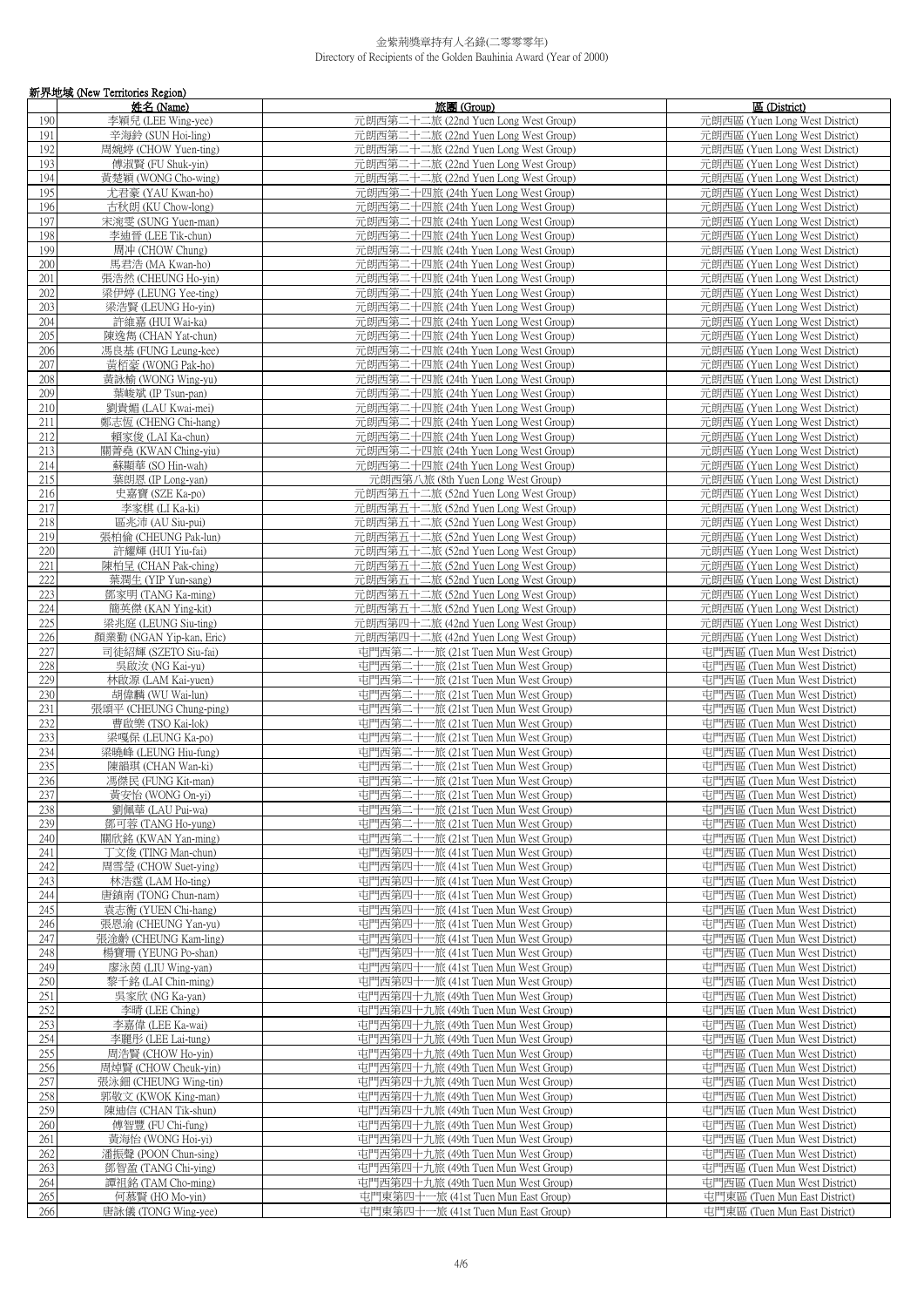|     | 姓名 (Name)                | 旅團 (Group)                            | 區 (District)                     |
|-----|--------------------------|---------------------------------------|----------------------------------|
| 267 | 鄧幹廉 (TANG Kon-lim)       | 屯門東第四十一旅 (41st Tuen Mun East Group)   | 屯門東區 (Tuen Mun East District)    |
| 268 | 薛嘉麒 (Bobbie SIK)         | 屯門東第四十一旅 (41st Tuen Mun East Group)   | 屯門東區 (Tuen Mun East District)    |
| 269 | 柳學盈 (LAU Hok-ying)       | 北葵涌第二旅 (2nd North Kwai Chung Group)   | 北葵涌區 (North Kwai Chung District) |
| 270 | 陳霆峰 (CHAN Ting-fung)     | 北葵涌第二旅 (2nd North Kwai Chung Group)   | 北葵涌區 (North Kwai Chung District) |
| 271 | 林怡昆 (LAM Yi-kwan)        | 北葵涌第十旅 (10th North Kwai Chung Group)  | 北葵涌區 (North Kwai Chung District) |
| 272 | 吳嘉豪 (NG Ka-ho)           | 北葵涌第三旅 (3rd North Kwai Chung Group)   | 北葵涌區 (North Kwai Chung District) |
| 273 | 梁運龍 (LEUNG Wan-lung)     | 北葵涌第三旅 (3rd North Kwai Chung Group)   | 北葵涌區 (North Kwai Chung District) |
| 274 | 王考思 (WONG Hau-sze)       | 北葵涌第六旅 (6th North Kwai Chung Group)   | 北葵涌區 (North Kwai Chung District) |
| 275 | 歐陽冠麟 (AU YEUNG Kwun-lun) | 南葵涌第十一旅 (11th South Kwai Chung Group) | 南葵涌區 (South Kwai Chung District) |
| 276 | 鄭智禮 (CHENG Chi-lai)      | 南葵涌第十一旅 (11th South Kwai Chung Group) | 南葵涌區 (South Kwai Chung District) |
| 277 | 李子仲 (LI Tsz-chung)       | 荃灣第二十八旅 (28th Tsuen Wan Group)        | 荃灣區 (Tsuen Wan District)         |
| 278 | 李嘉堯 (LEE Ka-viu)         | 荃灣第二十八旅 (28th Tsuen Wan Group)        | 荃灣區 (Tsuen Wan District)         |
| 279 | 林衍菁 (LAM Hin-ching)      | 荃灣第二十八旅 (28th Tsuen Wan Group)        | 荃灣區 (Tsuen Wan District)         |
| 280 | 區儷耀 (AU Lai-yiu)         | 荃灣第二十八旅 (28th Tsuen Wan Group)        | 荃灣區 (Tsuen Wan District)         |
| 281 | 陳凱盈 (CHAN Hoi-ying)      | 荃灣第二十八旅 (28th Tsuen Wan Group)        | 荃灣區 (Tsuen Wan District)         |
| 282 | 趙汝茵 (CHIU Yu-yan)        | 荃灣第二十八旅 (28th Tsuen Wan Group)        | 荃灣區 (Tsuen Wan District)         |
| 283 | 蔡浩然 (CHOI Ho-yin)        | 荃灣第二十八旅 (28th Tsuen Wan Group)        | 荃灣區 (Tsuen Wan District)         |
| 284 | 鄭卓峰 (CHENG Cheuk-fung)   | 荃灣第二十八旅 (28th Tsuen Wan Group)        | 荃灣區 (Tsuen Wan District)         |
| 285 | 鄭昆洪 (CHENG Kwan-hung)    | 荃灣第二十八旅 (28th Tsuen Wan Group)        | 荃灣區 (Tsuen Wan District)         |
| 286 | 黎柏鴻 (LAI Pak-hung)       | 荃灣第二十八旅 (28th Tsuen Wan Group)        | 荃灣區 (Tsuen Wan District)         |
| 287 | 鍾志邦 (CHUNG Chi-pong)     | 荃灣第二十八旅 (28th Tsuen Wan Group)        | 荃灣區 (Tsuen Wan District)         |
| 288 | 郭迎風 (KWOK Ying-fung)     | 荃灣第二旅 (2nd Tsuen Wan Group)           | 荃灣區 (Tsuen Wan District)         |
| 289 | 陳子雋 (CHAN Tsz-chun)      | 荃灣第二旅 (2nd Tsuen Wan Group)           | 荃灣區 (Tsuen Wan District)         |
| 290 | 李苑珊 (LI Yuen-shan)       | 荃灣第十一旅 (11th Tsuen Wan Group)         | 荃灣區 (Tsuen Wan District)         |
| 291 | 余洛文 (YU Lok-man)         | 荃灣第三十一旅 (31st Tsuen Wan Group)        | 荃灣區 (Tsuen Wan District)         |
| 292 | 蕭楚麒 (SIU Chor-ki)        | 荃灣第三十一旅 (31st Tsuen Wan Group)        | 荃灣區 (Tsuen Wan District)         |
| 293 | 謝文俊 (TSE Man-chun)       | 荃灣第三十一旅 (31st Tsuen Wan Group)        | 荃灣區 (Tsuen Wan District)         |
| 294 | 鍾卓欣 (CHUNG Cheuk-yan)    | 荃灣第三十一旅 (31st Tsuen Wan Group)        | 荃灣區 (Tsuen Wan District)         |
| 295 | 李頌恆 (LEE Chung-hang)     | 荃灣第四十六旅 (46th Tsuen Wan Group)        | 荃灣區 (Tsuen Wan District)         |
| 296 | 羅皓添 (Timothy Albert LAW) | 荃灣第四十六旅 (46th Tsuen Wan Group)        | 荃灣區 (Tsuen Wan District)         |
| 297 | 李詠瑜 (LEE Wing-yu)        | 新界第一海童軍旅 (1st N.T. Sea Scout Group)   | 離島區 (Island District)            |
| 298 | 林婉婷 (LAM Yuen-ting)      | 新界第一海童軍旅 (1st N.T. Sea Scout Group)   | 離島區 (Island District)            |
| 299 | 郭嘉敏 (KWOK Ka-man)        | 新界第一海童軍旅 (1st N.T. Sea Scout Group)   | 離島區 (Island District)            |
| 300 | 黃晴晴 (WONG Ching-ching)   | 新界第一海童軍旅 (1st N.T. Sea Scout Group)   | 離島區 (Island District)            |
| 301 | 黎展淇 (LAI Chin-kei)       | 新界第一海童軍旅 (1st N.T. Sea Scout Group)   | 離島區 (Island District)            |
| 302 | 黎琪恩 (LAI Ki-yan)         | 新界第一海童軍旅 (1st N.T. Sea Scout Group)   | 離島區 (Island District)            |
| 303 | 趙熒熒 (CHIU Ying-ying)     | 離島區第十八旅 (18th Islands Group)          | 離島區 (Island District)            |

# **新界東地域 (New Territories East Region)**

|     | 姓名 (Name)                 | 旅團 (Group)                               | 區 (District)                |
|-----|---------------------------|------------------------------------------|-----------------------------|
| 304 | 何綺靈 (HO Yee-ling)         | 沙田西第七旅 (7th Shatin West Group)           | 沙田西區 (Shatin West District) |
| 305 | 周俊偉 (CHAU Chun-wai)       | 沙田西第七旅 (7th Shatin West Group)           | 沙田西區 (Shatin West District) |
| 306 | 王浩林 (WONG Ho-lam)         | 沙田西第二十四旅 (24th Shatin West Group)        | 沙田西區 (Shatin West District) |
| 307 | 甘惠珊 (KAM Wai-shan)        | 沙田西第二十四旅 (24th Shatin West Group)        | 沙田西區 (Shatin West District) |
| 308 | 李玉恒 (LEE Yuk-hang)        | 沙田西第二十四旅 (24th Shatin West Group)        | 沙田西區 (Shatin West District) |
| 309 | 梁佩琪 (LEUNG Pui-ki)        | 沙田西第二十四旅 (24th Shatin West Group)        | 沙田西區 (Shatin West District) |
| 310 | 鄧珀妤 (TANG Pak-yu)         | 沙田西第二十四旅 (24th Shatin West Group)        | 沙田西區 (Shatin West District) |
| 311 | 羅淑翹 (LO Shuk-kiu)         | 沙田西第二十四旅 (24th Shatin West Group)        | 沙田西區 (Shatin West District) |
| 312 | 黃藹瑩 (WONG Oi-ying)        | 沙田西第十二旅 (12th Shatin West Group)         | 沙田西區 (Shatin West District) |
| 313 | 潘詩媛 (POON Sze-wun)        | 沙田西第十二旅 (12th Shatin West Group)         | 沙田西區 (Shatin West District) |
| 314 | 練樂平 (LIN Lok-ping)        | 沙田西第十二旅 (12th Shatin West Group)         | 沙田西區 (Shatin West District) |
| 315 | 張孝賢 (CHEUNG Hau-yin)      | 沙田西第十旅 (10th Shatin West Group)          | 沙田西區 (Shatin West District) |
| 316 | 麥高敦 (MAK Ko-tun)          | 沙田西第十旅 (10th Shatin West Group)          | 沙田西區 (Shatin West District) |
| 317 | 曾慶琛 (TSANG Hing-sum)      | 沙田西第十旅 (10th Shatin West Group)          | 沙田西區 (Shatin West District) |
| 318 | 湯敬顥 (TONG King-ho)        | 沙田西第十旅 (10th Shatin West Group)          | 沙田西區 (Shatin West District) |
| 319 | 鄧家俊 (TANG Ka-chun)        | 沙田西第十旅 (10th Shatin West Group)          | 沙田西區 (Shatin West District) |
| 320 | 李珮澄 (LI Pui-ching)        | 沙田西第三十旅 (30th Shatin West Group)         | 沙田西區 (Shatin West District) |
| 321 | 林欣 (LAM Yan)              | 沙田西第三十旅 (30th Shatin West Group)         | 沙田西區 (Shatin West District) |
| 322 | 林溢聰 (LAM Yat-chung)       | 沙田西第三十旅 (30th Shatin West Group)         | 沙田西區 (Shatin West District) |
| 323 | 羅浩然 (LAW Ho-yin)          | 沙田西第三十旅 (30th Shatin West Group)         | 沙田西區 (Shatin West District) |
| 324 | 李梓峰 (LEE Tsz-fung)        | 沙田西第六旅 (6th Shatin West Group)           | 沙田西區 (Shatin West District) |
| 325 | 李曉峰 (LEE Hiu-fung)        | 沙田西第六旅 (6th Shatin West Group)           | 沙田西區 (Shatin West District) |
| 326 | 林澤豐 (LAM Chak-fung)       | 沙田西第六旅 (6th Shatin West Group)           | 沙田西區 (Shatin West District) |
| 327 | 郁芷華 (YUK Chi-wah, Andrea) | 沙田西第六旅 (6th Shatin West Group)           | 沙田西區 (Shatin West District) |
| 328 | 黎偉豪 (LAI Wai-ho)          | 沙田西第六旅 (6th Shatin West Group)           | 沙田西區 (Shatin West District) |
| 329 | 曾承輊 (TSANG Shing-chi)     | 新界東第九海童軍旅 (9th N.T.East Sea Scout Group) | 沙田東區 (Shatin East District) |
| 330 | 游曉怡 (YAU Hiu-yi)          | 新界東第九海童軍旅 (9th N.T.East Sea Scout Group) | 沙田東區 (Shatin East District) |
| 331 | 盧涂零 (LO Kam-man)          | 新界東第九海童軍旅 (9th N.T.East Sea Scout Group) | 沙田東區 (Shatin East District) |